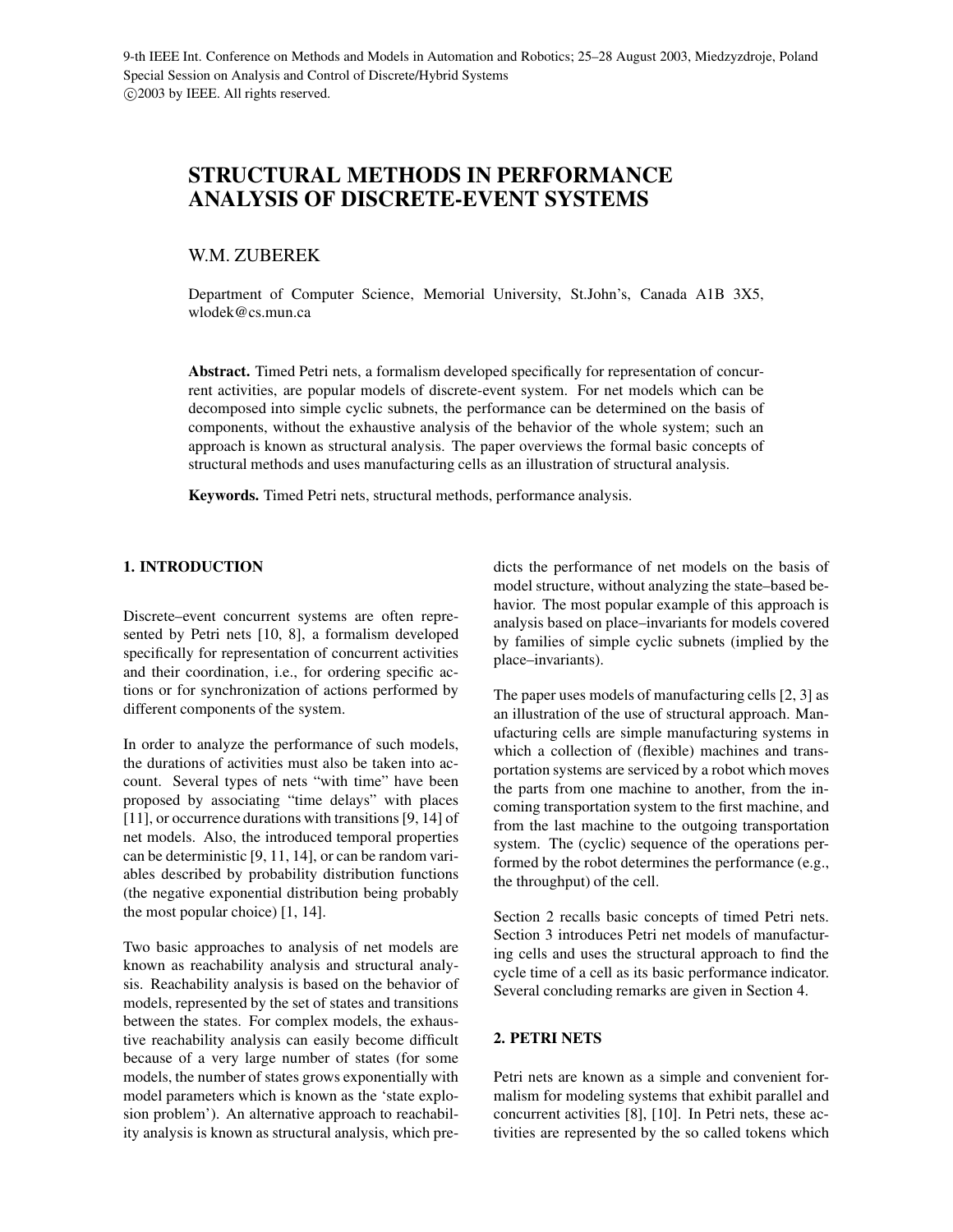can move within a (static) graph–like structure of the net. More formally, a marked place/transition Petri net M is defined as  $\mathcal{M} = (\mathcal{N}, m_0)$ , where the structure  $\mathcal N$  is a bipartite directed graph,  $\mathcal N = (P, T, A)$ , with a set of places  $P$ , a set of transitions  $T$ , a set of directed arcs A connecting places with transitions and transitions with places,  $A \subseteq T \times P \cup P \times T$ ;  $m_0$  is the initial marking function which assigns nonnegative numbers of tokens to places of the net,  $m_0: P \to \{0, 1, ...\}$ .

A place is shared if it is connected to more than one transition. A shared place  $p$  is free–choice if the sets of places connected by directed arcs to all transitions sharing  $p$  are identical. A net is free-choice if all its shared places are free–choice. A net is structurally (or statically) conflict–free if it does not contain shared places. A marked net is dynamically conflict–free if for any marking reachable from the initial marking, and for any shared place, at most one of transitions sharing this place is enabled. The models of manufacturing cells discussed in this paper are (statically or dynamically) conflict–free nets.

In order to study performance aspects of Petri net models, the duration of activities must also be taken into account and included into model specifications. In timed nets [14], occurrence times are associated with transitions, and transition occurrences are real–time events, i.e., tokens are removed from input places at the beginning of the occurrence period, and they are deposited to the output places at the end of this period (sometimes this is also called a three–phase firing mechanism as opposed to one–phase instantaneous occurrences of transitions in stochastic nets [1] and time nets [7]). All occurrences of enabled transitions are initiated in the same instants of time in which the transitions become enabled (although some enabled transitions cannot initiate their occurrences). If, during the occurrence period of a transition, the transition becomes enabled again, a new, independent occurrence can be initiated, which will overlap with the other occurrence(s). There is no limit on the number of simultaneous occurrences of the same transition. Similarly, if a transition is enabled "several times" (i.e., it remains enabled after initiating an occurrence), it may start several independent occurrences in the same time instant.

More formally, a conflict–free timed Petri net is a pair,  $\mathcal{T} = (\mathcal{M}, f)$ , where M is a marked net and f is a timing function which assigns a (constant or randomly distributed) occurrence time to each transition of the net,  $f: T \to \mathbf{R}^+$ , where  $\mathbf{R}^+$  is the set of nonnegative real numbers.

The occurrence times of transitions can be either deterministic or stochastic (i.e., described by some probability distribution function); in the first case, the corresponding timed nets are referred to as D–timed nets, in the second, for the (negative) exponential distribution of firing times, the nets are called M–timed nets (Markovian nets). In both cases, the concepts of state and state transitions have been formally defined and used in the derivation of different performance characteristics of the model [14]. Only D–timed Petri nets are used in this paper.

Each place/transition net  $\mathcal{N} = (P, T, A)$  can be conveniently represented by a connectivity (or incidence) matrix  $C: P \times T \rightarrow \{-1, 0, 1\}$  in which places correspond to rows, transitions to columns, and the entries  $C[p, t], p \in P, t \in T$ , are defined as:

$$
\mathbf{C}[p,t] = \begin{cases} -1, & \text{if } (p,t) \in A \land (t,p) \notin A, \\ +1, & \text{if } (t,p) \in A \land (p,t) \notin A, \\ 0, & \text{otherwise.} \end{cases}
$$

Connectivity matrices disregard 'selfloops', that is, pairs of arcs  $(p, t)$  and  $(t, p)$ . Pure nets are defined as nets without selfloops [10].

A P–invariant (place invariant, sometimes also called S–invariant) of a net  $\mathcal N$  is any nonnegative, nonzero integer (column) vector  $I$  which is a solution of the matrix equation

$$
\mathbf{C}^T \times I = 0,
$$

where  $C<sup>T</sup>$  denotes the transpose of matrix C. It follows immediately from this definition that if  $I_1$  and  $I_2$ are P–invariants of  $N$ , then any linear (positive) combination of  $I_1$  and  $I_2$  is also a P–invariant of N. A basic P–invariant of a net is defined as a P–invariant which does not contain simpler invariants.

Similarly, a T–invariant (transition invariant) of a net  $\mathcal N$  is any nonnegative, nonzero integer (column) vector  $J$  which is a solution of the matrix equation

$$
\mathbf{C} \times J = 0.
$$

As before, a basic T–invariant of a net is defined as a T–invariant which does not contain simpler invariants.

Moreover, a net  $\mathcal{N}_i = (P_i, T_i, A_i)$  is a  $P_i$ -implied subnet of a net  $\mathcal{N} = (P, T, A), P_i \subset P$ , if:

$$
(1) A_i = A \cap (P_i \times T \cup T \times P_i);
$$
  

$$
(2) T_i = \{t \in T \mid \exists p \in P_i : (p, t) \in A_i \vee (t, p) \in A_i\}.
$$

It should be observed that in a pure net  $\mathcal{N}$ , each P– invariant I of a net N determines a  $P_I$ -implied (invariant) subnet of N, where  $P_I = \{p \in P \mid I(p) > 0\}; P_I$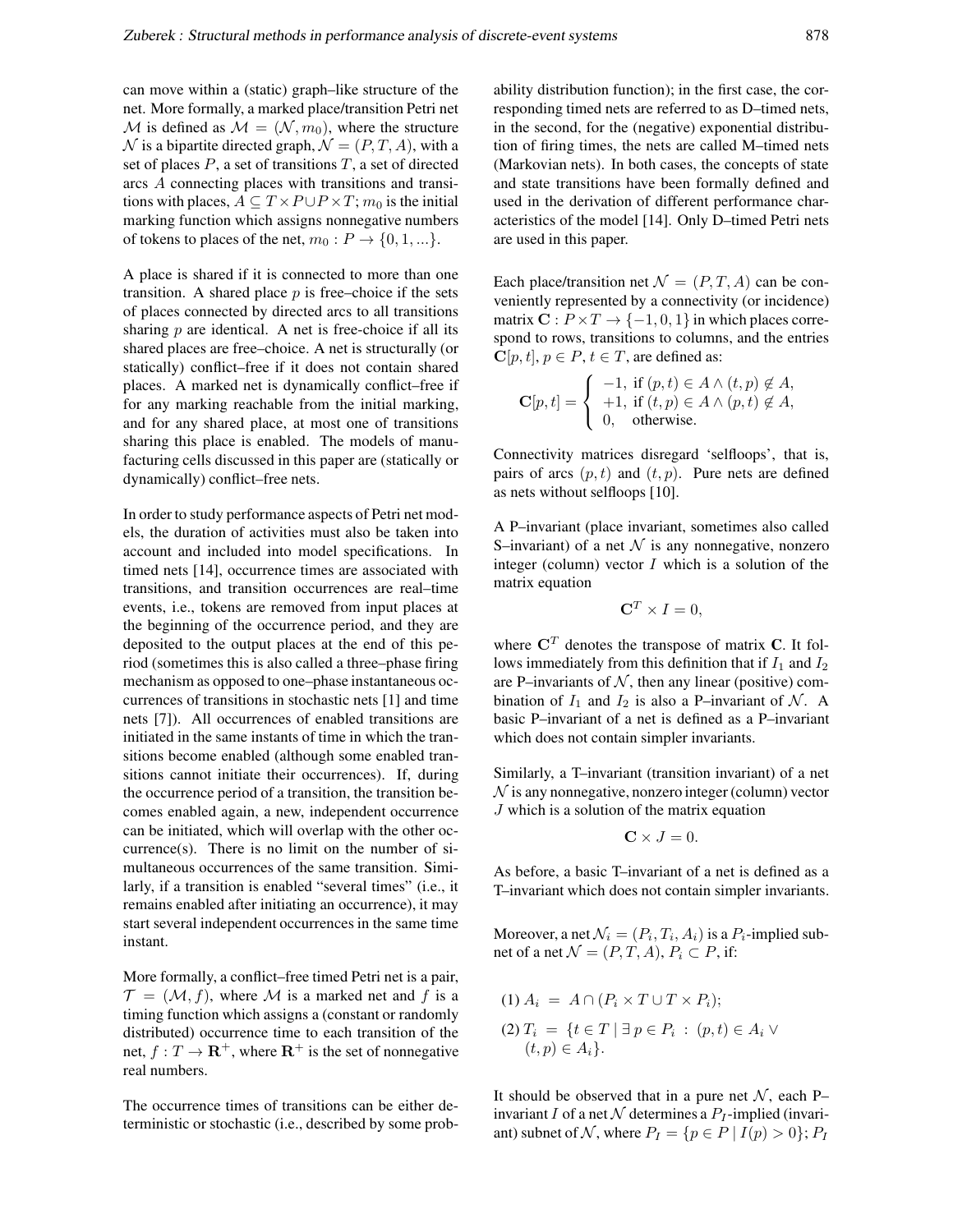is sometimes called the support of the invariant I. All nonzero elements of  $I$  select rows of  $C$ , and each selected row *i* corresponds to a place  $p_i$  with all its input and all output arcs associated with it.

Finding basic invariants is a 'classical' problem of linear algebra, and there are known algorithms to solve this problem efficiently [5], [6].

Net invariants can be very useful in performance evaluation of net models; if a net is covered by a family of conflict–free cyclic subnets, the cycle time of the net,  $\tau_0$ , is equal to the maximum cycle time of the covering subnets [9], [11]:

$$
\tau_0 = \max(\tau_1, \tau_2, ..., \tau_k)
$$

where  $k$  is the number of subnets covering the original net, and each  $\tau_i$ ,  $i = 1, ..., k$ , is the cycle time of the subnet  $i$ , which is equal to the sum of occurrence times associated with the transitions, divided by the total number of tokens assigned to the subnet:

$$
\tau_i = \frac{\sum_{t \in T_i} f(t)}{\sum_{p \in P_i} m(p)}.
$$

For net models which are conflict–free (or deterministic), but are covered by a family of non–conflict– free, the cycle time of the net,  $\tau_0$ , takes into account the frequencies of transition firings, determined by the T–invariant (deterministic models have only one T– invariant):

$$
\tau_i = \frac{\sum_{t \in T_i} v(t) * f(t)}{\sum_{p \in P_i} m(p)}
$$

where  $v(t)$  is the element of the T–invariant corresponding to  $t$  (these elements are often called "visit") rates").

In many cases, the number of basic P–invariants can be reduced by removing from the analyzed net the elements which do not affect the performance of models [13]. Fig.1 shows one of such transformations; it eliminates the so called "implicit place" [4] which creates a parallel path that has has no influence on the behavior of a timed net, but which can increase the number of inessential (basic) P–invariants.

Fig.1 part (a) shows a simple case of parallel paths, while part (b) shows a more intricate case, which still can be simplified without affecting the performance of the model (in fact, the state space in both cases is not affected by the transformation). It should be noted that the reduction of simple parallel paths can be performed only if either all paths are unmarked, as in Fig.1 (a), or all are marked, as in Fig.1(b); the paths



Fig.1. Reduction of implicit places.

to be reduced cannot be "mixed", i.e., one path marked and the other unmarked.

# 3. MODELS OF MANUFACTURING CELLS

A simple manufacturing cell with three machines, M1, M2 and M3, an input conveyor In, an output conveyor Out, and a robot, is outlined in Fig.2. For simplicity, it is assumed that all part are processed by consecutive machines of the cell, first M1, then M2, and so on.



Fig.2. An outline of a 3–machine cell.

The cyclic behavior of a cell can be described by a sequence of operations performed by the robot, such as picking a part from the input conveyor, transporting it to a machine and loading it, then (when the machine's operation is finished) unloading the part, transporting it to another machine, and so on. A systematic approach to the derivation of all possible schedules is presented in [13]. For the case when the time of the operation performed by M3 is comparable with the sum of the times of operations performed by M1 and M2, the following schedule can be appropriate (it is assumed that each cycle of operations uniformly begins by picking a new part from In, and that  $Pi$  denotes the operation of picking a new part from the input conveyor, Do - the operation of dropping a part on the output conveyor, that  $Lj$  and  $Uj$  denote the operations of loading a part on machine  $M_j$  and unloading the part from  $Mj$ , and, finally,  $Mjk$  denotes the "moves"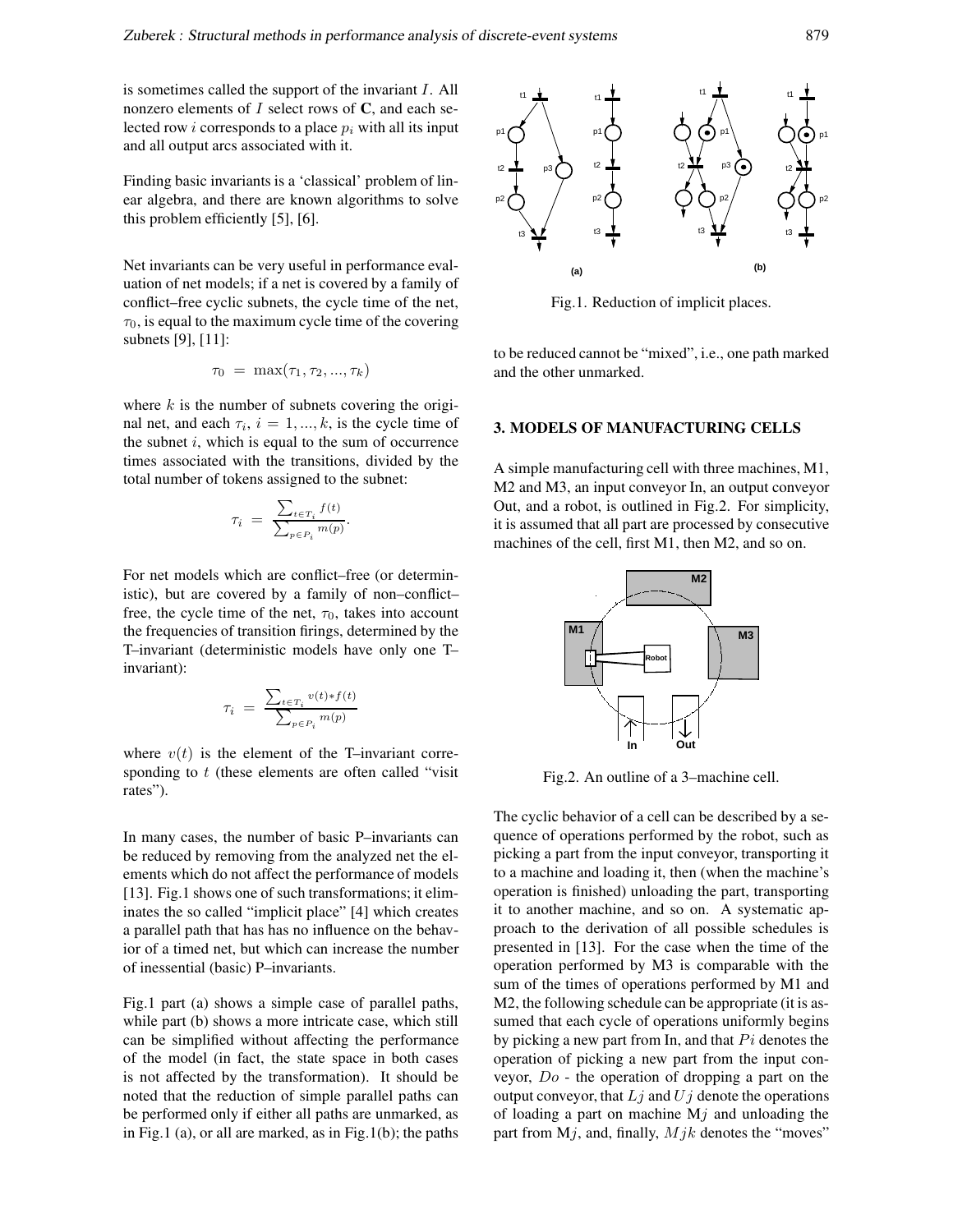of the robot from position "j" to position "k", so  $M13$ denotes the move from machine M1 to machine M3,  $M3o$  – the move from machine M3 to the output conveyor, and  $Mi1$  – the move from the input conveyor to machine M1):

 $Pi, Mi1, L1, U1, M12, L2, M23, U3, M3o,$ Do, Mo2, U2, M23, L3, M3i

A timing diagram for this schedule is shown in Fig.3.



Fig.3. Example timing diagram for schedule 1.

A different schedule may be needed if the relations between the durations of operations performed by the machines of the cell are different. Fig.4 illustrates the case when the time of M2's operation is comparable with the sum of the times of operations performed by M1 and M3. In this case, the detailed (cyclic) sequence of robot operations is:

 $Pi, Mi1, L1, M12, U2, M23, L3, M31,$ U1, M12, L2, M23, U3, M3o, Do, Moi



Fig.4. Example timing diagram for schedule 2.

Petri net models are direct representations of the detailed schedules, with each machine represented by a "standard" model shown in Fig.5, in which transition  $t_{ia}$  represents the "load" operation, transition  $t_{ib}$  the "unload" operation, and transition  $t_i$  the operation performed by machine  $M_i$ .



Fig.5. Petri net model of a single machine.

The complete model is shown in Fig.6. It contains three machine subnets (as in Fig.5) and the remaining part is the robot subnet which follows the sequence of robot steps. The transitions (and times associated with them) represent the following operations:

| transition | operation                 |
|------------|---------------------------|
| tı         | M1 operation              |
| $t_2$      | M <sub>2</sub> operation  |
| $t_3$      | M <sub>3</sub> operation  |
| $t_{in}$   | picking a part from Input |
| $t_{out}$  | dropping a part in Output |
| $t_{01}$   | moving from Input to M1   |
| $t_{02}$   | moving from Output to M2  |
| $t_{1a}$   | loading M1                |
| $t_{1h}$   | unloading M1              |
| $t_{12}$   | moving from M1 to M2      |
| $t_{2a}$   | loading M2                |
| $t_{2h}$   | unloading M2              |
| $t_{23}$   | moving from M2 to M3      |
| $t_{3a}$   | loading M3                |
| $t_{3h}$   | unloading M3              |
| $t_{3i}$   | moving from M3 to Input   |
| $t_{30}$   | moving from M3 to Output  |
| $t_{32}$   | moving from M2 to M3      |

After eliminating places  $p_1$ ,  $p_2$ ,  $p_3$  and  $p_{11}$  with their arcs, the model has 3 P–invariants, with the following transitions in the implied subnets:

| invariant set of transitions                                                                                                                                                                                                                                                        |
|-------------------------------------------------------------------------------------------------------------------------------------------------------------------------------------------------------------------------------------------------------------------------------------|
|                                                                                                                                                                                                                                                                                     |
| $\begin{cases} t_{1a},t_1,t_{1b},t_{12},t_{2a},t_2,t_{2b},t_{23},t_{3a},\ t_{3i},t_{in},t_{01}\ t_{1a},t_1,t_{1b},t_{12},t_{2a},t_{32},t_{3b},t_{30},t_{out},\ t_{02},t_{2b},t_{23},t_{3a},t_{3i},t_{in},t_{01}\ t_{2b},t_{23},t_{3a},t_3,t_{3b},t_{30},t_{out},t_{02} \end{cases}$ |
|                                                                                                                                                                                                                                                                                     |

Since each of these subnets contains just one token, the cycle time is determined by the maximum sum of times associated with transitions in each subnet:

$$
\tau_0 = \max(\tau_1, \tau_2, \tau_3)
$$

where:

$$
\tau_1 = f(t_{1a}) + f(t_1) + f(t_{1b}) + f(t_{12}) + f(t_{2a}) +\nf(t_2) + f(t_{2b}) + \dots + f(t_{01}),
$$
\n
$$
\tau_2 = f(t_{1a}) + f(t_1) + f(t_{1b}) + f(t_{12}) + f(t_{2a}) +\nf(t_{32}) + f(t_{3b}) + \dots + f(t_{01}),
$$
\n
$$
\tau_3 = f(t_{2b}) + f(t_{23}) + f(t_{3a}) + \dots + f(t_{02}).
$$

After eliminating  $p_1$ ,  $p_2$  and  $p_3$ , the net shown in Fig.7 has 5 P–invariants with the following sets of transitions in the implied subnets:

| invariant | set of transitions                                                        |
|-----------|---------------------------------------------------------------------------|
|           | $t_{1a}, t_1, t_{1b}, t_{12}, t_{2a}, t_2, t_{2b}, t_{23}, t_{3a},$       |
|           | $t_3, t_{3b}, t_{30}, t_{out}, t_0, t_{in}, t_{01}$                       |
| 2         | $t_{1a}, t_1, t_{1b}, t_{12}, t_{2a}, t_{32}, t_{3b}, t_{30}, t_{out},$   |
|           | $t_{3i}, t_{in}, t_{01}$                                                  |
| 3         | $t_{1a}, t_{21}, t_{2b}, t_{23}, t_{3a}, t_{3}, t_{3b}, t_{30}, t_{out},$ |
|           | $t_{3i}, t_{in}, t_{01}$                                                  |
|           | $t_{1a}, t_{21}, t_{2b}, t_{23}, t_{3a}, t_{31}, t_{1b}, t_{12}, t_{2a},$ |
|           | $t_{32}, t_{3b}, t_{30}, t_{out}, t_{3i}, t_{in}, t_{01}$                 |
|           | $t_{2a}, t_2, t_{2b}, t_{23}, t_{3a}, t_{31}, t_{1b}, t_{12}$             |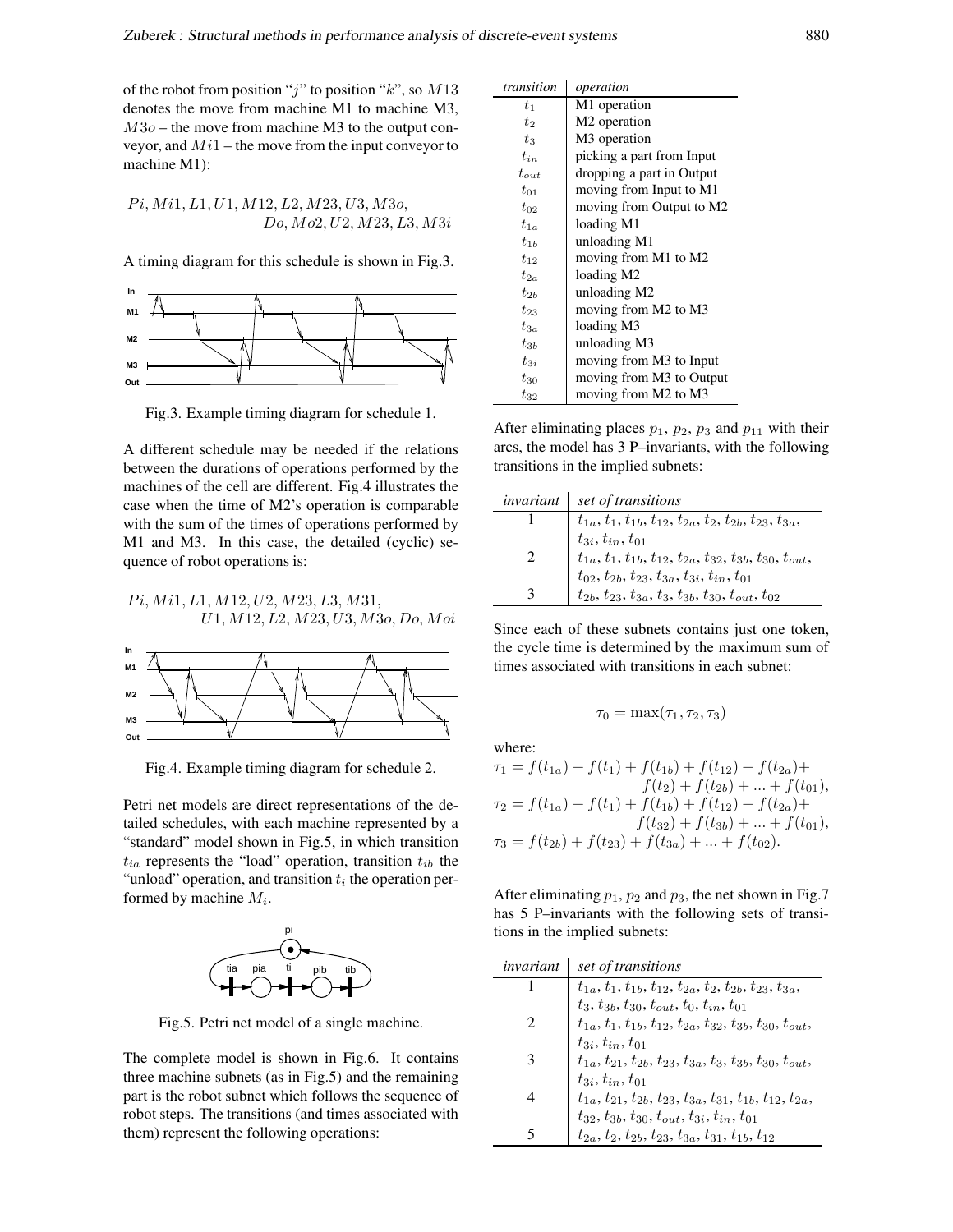

Fig.6. Petri net model of schedule 1.



Fig.7. Petri net model of schedule 2.

The corresponding subnets can easily be traced in Fig.7, and the cycle time is obtained, as before, by adding times associated with transitions in the subnets.

The two models shown in Fig.6 and Fig.7 can be combined into a single model corresponding to processing two different products, one according to schedule shown in Fig.6 and the second according to Fig.7. More detailed discussion of conditions for such a "fusion" of schedules is given in [15]. For the combined model the representation of machines are slightly different to model processing of two different products, with possibly different load, unload and processing times, as shown in Fig.8. Each machine model is a free–choice structure with the number of (parallel) branches equal to the number of different products.



Fig.8. Extended Petri net model of a single machine.

Fig.9 shows a complete model representing a cell processing two different products, say A and B, in a sequence ABABAB...; only minor change is needed for implementation of other patterns such as AABAAB..., ABBAABBA... and so on (the subnet in upper right corner determines the pattern of products).

The three machine models (as in Fig.8) are in the central part of Fig.9, the upper part corresponds schedule shown in Fig.6 (product A), and the lower part to schedule shown in Fig.7 although some details are different because of coordination of the two schedules.

The model has one T–invariant which assigns the value 1 to all transitions except of  $t_{30}$  and  $t_{out}$ , for which the invariant values are equal to 2 (i.e., in each cycle, which is comprised of schedule A followed by schedule B,  $t_{30}$  and  $t_{out}$  occur twice, while all other transitions have a single occurrence). After elimination of place  $p_{11}$ , the model shown in Fig.9 has 4 essential P– invariant–implied subnets (all other subnets have sets of transitions which are subsets of the essential subnets).

## 4. CONCLUDING REMARKS

The paper illustrates the use of structural methods in performance analysis of manufacturing cells represented by timed Petri nets. The approach is applicable to conflict–free models (only such models have well– defined cyclic behavior) which are covered by families of simple cyclic subnets. The approach is based on invariant analysis and P–invariant–implied subnets of the model.

Although in general, the number of P–invariants can grow quickly with the size of the model, the number of invariants can be often reduced by simple performance–preserving transformations of the net